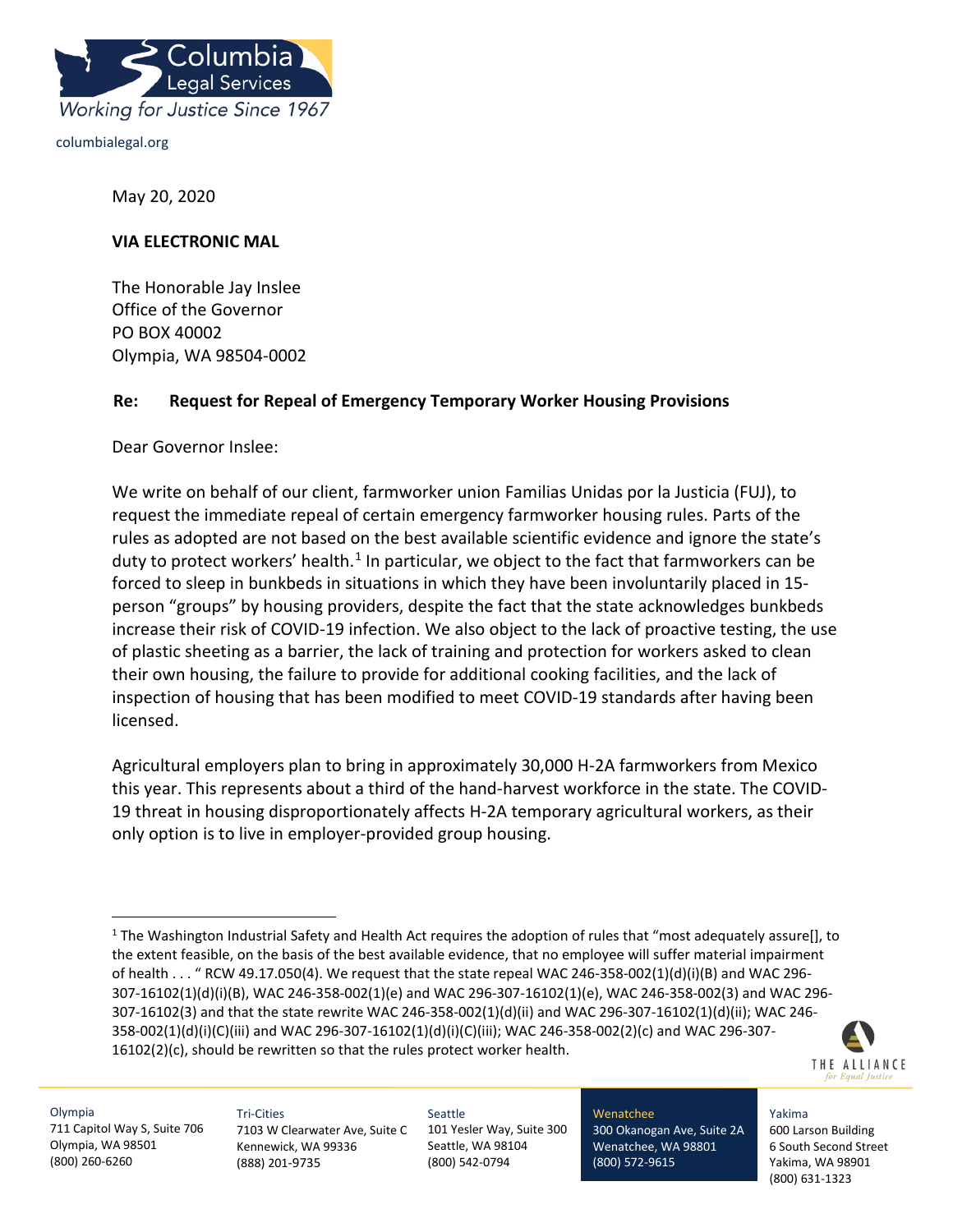\_\_\_\_\_\_\_\_\_\_\_\_\_\_\_\_\_\_\_\_\_\_ H-2A workers are the most vulnerable farmworkers as they have fewer legal rights than even undocumented farmworkers,<sup>[2](#page-1-0)</sup> and they are far from home, isolated, and completely reliant on their employer for work, shelter, and transportation. Retaliation against H-2A workers who complain is easy and rampant; an employer can exclude a worker from future jobs in an instant by simply refusing to put the name of the worker on a list sent to labor recruiters in Mexico. H-2A visas tie workers to one employer, so if working and living conditions do not match what was promised, they have no legal right to change employers. Their only "choice" is to selfdeport. However, H-2A workers rarely complain because of their extreme poverty, the fact that they borrow money to cover the costs of getting an H-2A job, and their complete dependence on their employer for their current and future livelihood.

H-2A workers come from some of the most impoverished rural communities in Mexico - from Oaxaca in the south, Tamaulipas on the Gulf Coast, Nayarit on the Pacific Coast, and Guanajuato in Central Mexico – just to name a few. None of these workers will be tested for COVID-19 before they leave Mexico nor upon arrival. Most have no health insurance at home, and they will not be provided with health insurance when they arrive in Washington. A tiny portion of those workers are related to each other; most are unrelated men, traveling without their families.

H-2A workers' journey to Washington involves extensive contact with others. They make long trips on busses to get to the border and stay in motels for several nights before being issued visas to enter the United States. After entering the United States, they are transported again by bus to Washington state – another 20+-hour ride. Whether those workers have masks and are provided with sanitizing products is anyone's guess. Whether physical distancing will be required or enforced at any time along that journey is unknown. There is no known system for contact tracing.

# **Use of Bunk Beds – Disregarding the Best Available Scientific Evidence**

H-2A workers are housed in congregate facilities, primarily in bunkbeds that would provide a maximum of 3-3.5 feet between occupants of the upper and lower bunk. Attached are pictures of licensed H-2A labor camp housing in Washington that show how close bunkbeds are placed. Exhibit 1.

The rules as published allow housing operators to use bunkbeds with groups of 15 workers, destroying the basic protections created in the emergency rules and contradicting the scientific evidence the agencies had before them in drafting the rules.

On April 14, 2020, and again on April 27, 2020, we provided to both the Department of Labor and Industries and the Department of Health detailed comments to proposed temporary housing regulations that included a declaration and, later, a letter from two University of Washington epidemiological experts, Drs. Hajat and Karr, Exhibits 2 and 4.

<span id="page-1-0"></span> $<sup>2</sup>$  H-2A workers are excluded from the protections of the federal Migrant and Seasonal Agricultural Worker</sup> Protection Act – the primary farmworker protection law in the country. Undocumented workers are protected by this law.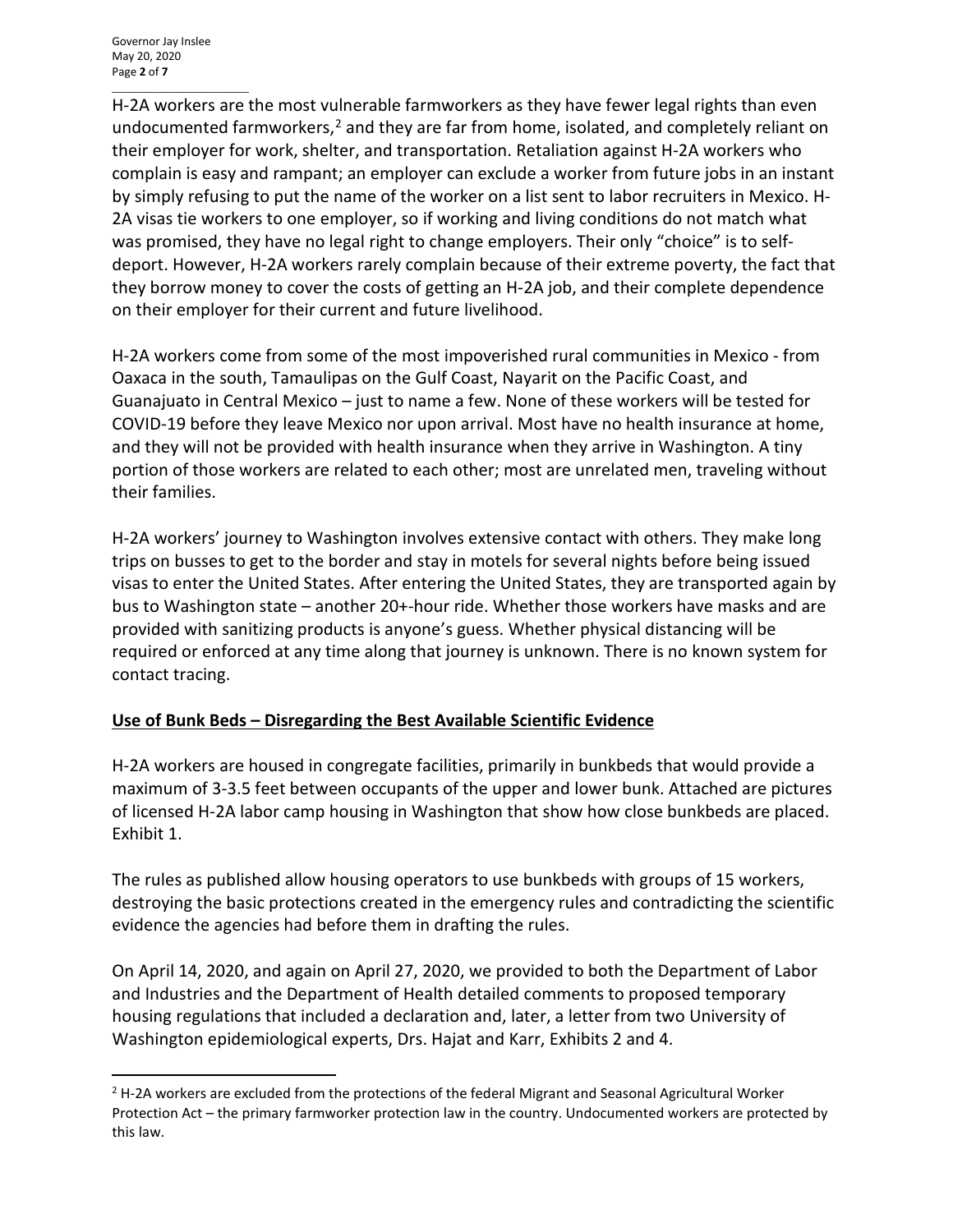\_\_\_\_\_\_\_\_\_\_\_\_\_\_\_\_\_\_\_\_\_\_

Dr. Hajat received her PhD in Epidemiology from the University of North Carolina and her Masters in Public Health (MPH) degree from the University of Michigan. She worked in public health practice, at a local health department, and the Centers for Disease Control, for seven years prior to joining academia. She has been a public health professional for 14 years. Her current research focuses on the health of low wage workers.

Dr. Karr received her PhD in Epidemiology, Masters of Science (MS) in Environmental Health, and Medical Degree (MD) from the University of Washington. She has been on faculty at the University of Washington in the School of Medicine and School of Public Health since 2004. She is also a practicing general pediatrician at UW Medicine Pediatric Care Center. Her current research includes a focus on the health of farm worker children.

Their April 14, 2020 declaration concluded that migrant farmworkers, such as H-2A workers from Mexico described above, should not be allowed to sleep in bunkbeds (with workers occupying both the upper and lower bed) and that additional space was necessary (75-100 square feet per worker rather than 50 square feet) to protect farmworkers from COVID-19. The report specifically stated:

- "Housing facilities that ensure one or no more than two persons per room of 150-200 square feet are necessary to meaningfully reduce the risk of transmission of COVID-19 in farmworker housing." Exhibit 2, p.3, ¶ 10.
- "If individual rooms are impractical, the numbers of farmworkers per room should be reduced and beds should be separated by 6 feet." *Id*.
- "Bunk beds that cannot meet this standard should be disallowed." *Id*.

The emergency rules start by stating "only the bottom bed of bunk beds may be used," but that is paired with a large loophole. Without explanation, and despite having the above expert opinions from independent epidemiologists who work with low wage workers and farmworker families, state agencies adopted final rules that allow agricultural employers to house up to 15 unrelated migrant farmworkers in one bedroom, in top and bottom bunks, with no additional square footage. WAC 296-307-16102(1)(e) and WAC 246-358-002(1)(e) (hereinafter (1)(e)).

The Department of Health's own staff does not support the use of bunkbeds. In an April 7, 2020 email, Douglas Hartfield from the DOH's Environmental Public Health Division wrote, in response to a request from agricultural employers to use a modified bunkbed with plastic shields on three sides of the lower bunk and a curtain for privacy: "**this still has people less than 6 feet apart, and will not somehow stop or slow the virus transmission**." Exhibit 3 (emphasis added). DOH's own staff would not support the use of bunkbeds even with extra barriers, thus these same bunkbeds cannot be safe without any barriers at all, as the emergency rules allow for "group housing."

The agencies may argue that because the regulations contemplate the use of cloth masks in the housing, this will help prevent the spread of COVID-19. However, the final emergency rules simply state that the housing operator "instruct occupants to . . . wear cloth face coverings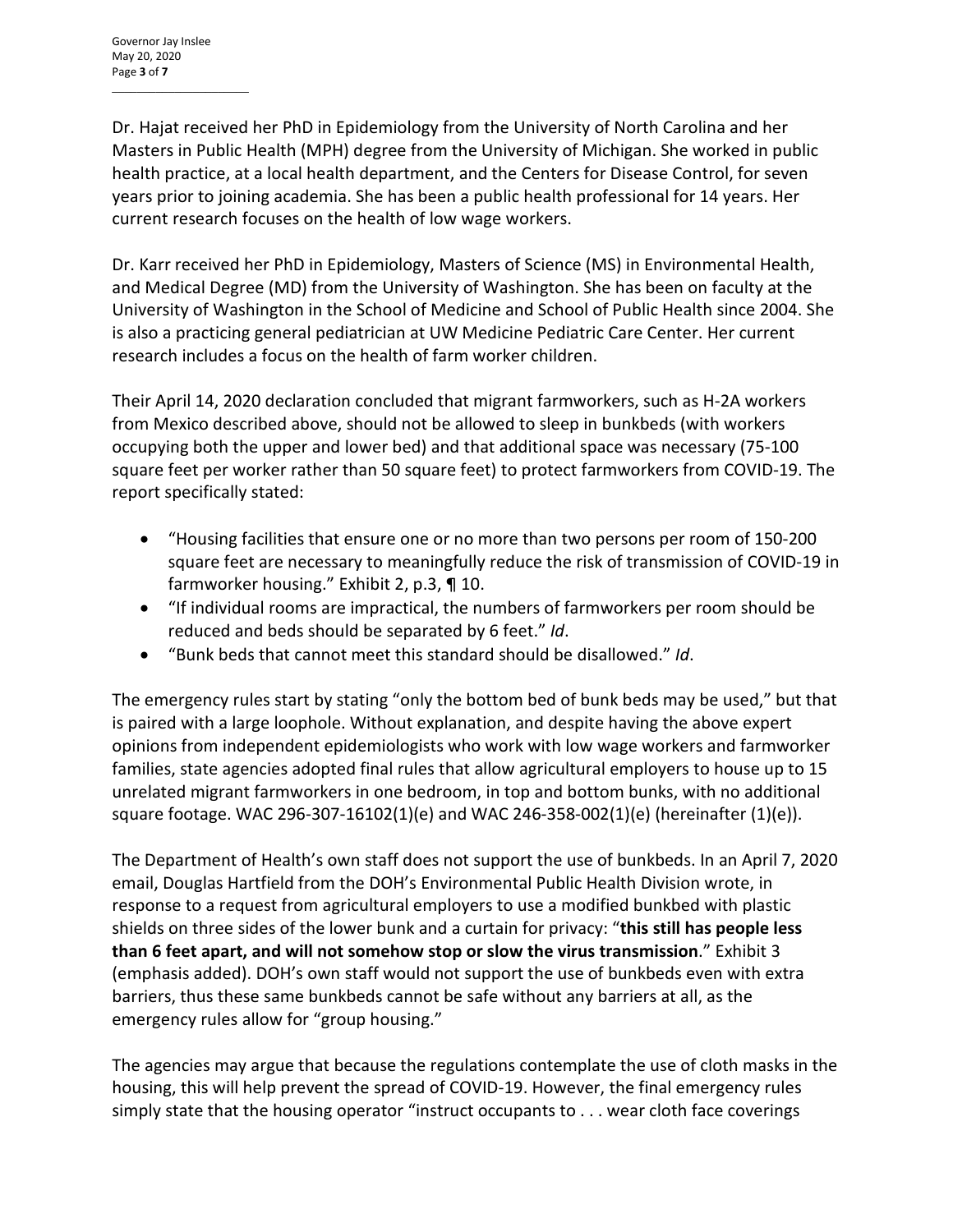\_\_\_\_\_\_\_\_\_\_\_\_\_\_\_\_\_\_\_\_\_\_ *whenever possible*," (1)(e)(D)(ii), and occupants surely can't be expected to wear them in their sleep.

Not only are the bunkbed rules bad science, they are bad policy. The "15-person group" loophole means that some housing residents who are not put in "group housing" will be protected by the best available science, while others forced into "groups" will not. That unequal treatment is exacerbated by the fact that H-2A employers can unilaterally choose to designate which employees receive less protection. There is no provision in the rules that permits a worker to object to such arrangements, no requirement that workers be told in advance that they will be put in higher-risk housing, no anti-retaliation protections for workers who do speak up, and no proactive on-the-ground governmental oversight.<sup>[3](#page-3-0)</sup> Thus, an H-2A worker with an underlying health condition<sup>[4](#page-3-1)</sup> and no health insurance could be unilaterally forced to sleep in the upper bunk in a room with 14 strangers, none of whom have been tested for COVID-19.

Rules that effectively allow housing operators to carry on as though it is "business as usual" tell farmworkers that their lives are not worth the economic impact of protective rules. The racial undertones of this situation are stark. Farmworkers are overwhelmingly non-white, are non-English speakers, and have historically been excluded from basic labor protections. It is impossible not to conclude that these rules were adopted because they benefit an agricultural industry that is almost exclusively owned and operated by politically powerful white individuals, while the rules' effects fall squarely on impoverished people of color.

# **Group Shelter – A Fundamentally Flawed Housing Alternative**

The group housing rules are further premised on the unwarranted assumption that housing operators can control an employer's behavior. TWH group housing operators must ensure "that members of each shelter group stay together and separate from other groups, occupants, or workers, including during transportation and work. If the operator is not the employer, *the operator must ensure the employer will follow the group shelter requirements*." (1)(e)(iii) (emphasis added). Because the rules do not provide a clear path to liability for violations when an employer ignores a housing operator's instruction to keep groups together, it is likely that no one will be held accountable for workplace failure to adhere to housing groups.

The regulations also simply "encourage" each cohort to designate one or two occupants to run errands (shopping and banking) for the group.  $(1)(e)(D)(iv)$ . As applied, these standards fail to acknowledge the reality of being a farmworker living in temporary housing. H-2A temporary farmworkers do not have their own transportation and rely on their employer to be transported to the stores and banks in rural towns throughout the state. It is unreasonable for an employer to encourage the group housing occupants to assign one or two persons to run

<span id="page-3-0"></span><sup>&</sup>lt;sup>3</sup> The final rules only require a housing operator to submit a revised management plan to DOH, with no agency reinspection. WAC 246-358-002 (2)(c) and WAC 296-307-16102(2)(c).

<span id="page-3-1"></span><sup>4</sup> The final rules also ignore the UW expert report that states: "For older workers (50 +) and those with preexisting conditions (e.g., hypertension, diabetes, asthma, tuberculosis) the best available evidence requires strictly following housing guidelines of no less than 1 person per room of 150 square feet." Ex. 2, ¶ 18. This provision should be added to the final rules.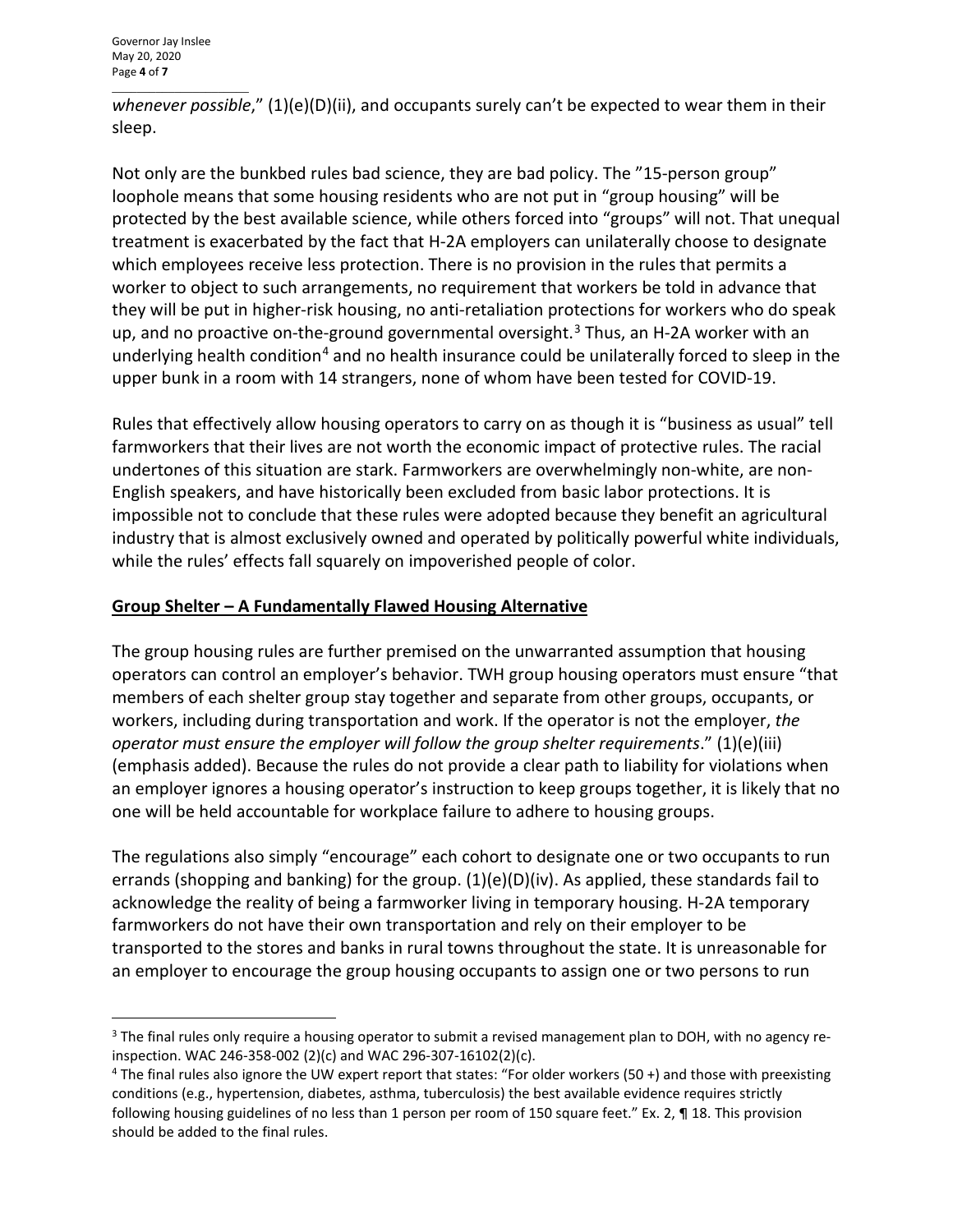\_\_\_\_\_\_\_\_\_\_\_\_\_\_\_\_\_\_\_\_\_\_ errands when most workers need to make financial transactions to send money to their families.

## **Lack of Proactive Testing Endangers Workers**

The group housing rules are premised on the unwarranted assumption that H-2A workers who have traveled together on a bus from Mexico to Washington will arrive COVID-19 free. This assumption is unwarranted because neither the State of Washington nor the federal government require COVID-19 testing for H-2A workers before they enter the United States or occupy temporary worker housing. Because there will be no testing, each fifteen-worker group may contain one or more asymptomatic workers thus placing every group at risk.

In fact, COVID-19 testing as contemplated by the rules, is reactive, not proactive. The group housing rules require TWH group housing operators "to quarantine *or* test all members of a group shelter *if a member of the group shelter develops symptoms of COVID-19,* as directed by the local health agency."  $(1)(e)(v)(emphasis added)$ .  $(1)(e)$  is silent about whether asymptomatic group members will be allowed or required to work pending testing results. Proactive testing is necessary to make group housing a viable alternative.

# **Plastic Sheeting Should Not Be Allowed; Plexiglass Should Not Be Used in Sleeping Quarters; Responsibility for Cleaning Must Be Clear**

The final rules allow for certain protections--social distancing and six-foot separation between bunkbeds--to be ignored if plexiglass or plastic sheeting is used, and the temporary barriers are cleaned at least daily, at least daily, WAC 246-358-002(1)(d)(i)(B) and WAC 296-307-16102(1)(d)(i)(B), and allows for plastic barriers between sinks, WAC 246-358-002(1)(d)(ii) and WAC 296-307-16102(1)(d)(i). The regulations are silent as to who must clean these barriers, how cleaning should be performed, whether protective equipment is required, and whether cleaning time should be compensated. It is likely, given the power imbalances outlined above, that those cleaning tasks will fall on farmworkers despite the express opinion that these tasks should not be left to the workers by the UW experts.

**Farmworkers should not be relied upon to conduct critical environmental cleaning because they lack proper training, protection, and supervision. Requiring these workers to clean deviates from best practices and will likely contribute to the spread of COVID-19 in farmworker workplaces, housing, and transportation.**

Ex. 2, ¶ 12 (emphasis added).

The state must recognize that where housing operators are allowed to use "plastic shields," or "plastic sheeting," they will endeavor to use the least expensive shower curtains they can obtain. In the context of plastic sheeting in bathrooms, the experts noted: "[Thin plastic sheeting] is vulnerable to movement and will be more challenging to clean [than robust plastic].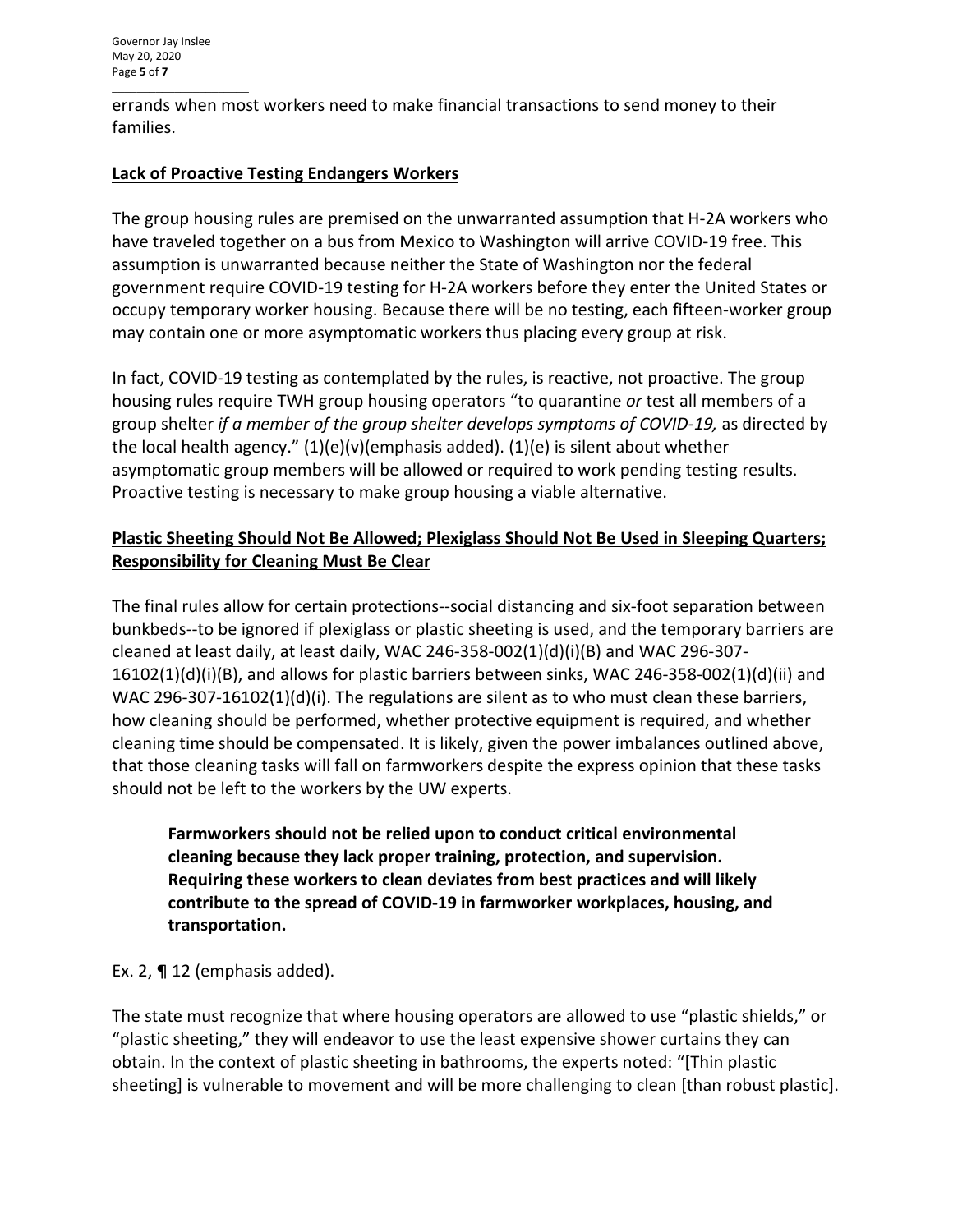\_\_\_\_\_\_\_\_\_\_\_\_\_\_\_\_\_\_\_\_\_\_ The risk is that these plastic barriers themselves will become a vector of transmission." Exhibit 4, p. 3. Any provision allowing plastic sheeting must be eliminated.

# **Lack of Increased Cooking and Food Preparation Facilities**

Under group housing, "all facilities and services within the group shelter are for the sole use of the occupants of the group shelter." (1)(e). TWH group housing operators, however, are not required to establish private cooking facilities for these separate cohorts. Instead, it appears that TWH group housing operators can establish common kitchen and food preparation areas as long as the operator figures out a way to keep the groups separate at mealtimes. As a result, housing operators will necessarily establish cooking and cleaning schedules that are an extraordinary burden on workers who are hungry and tired after working a long day in the fields. Or, housing operators will not establish any schedules and group housing workers will intermingle with other group housing cohorts, and potentially, with workers not in group housing if a farm has both types of housing. Allowing a housing operator to provide a shared kitchen for group housing units can range from impractical to impossible.

(1)(e) is also not clear about whether workers in group housing would be allowed to share cooking and food preparation areas with workers who are not in group housing. (1)(e) requires group shelter to provide sleeping, toilet, and bathing facilities for each group designated for their use alone, but as far as food preparation and cooking facilities go, it is not clear whether food facilities are reserved for the group's sole use. While the final rules encourage the provision of additional refrigeration or portable sinks,  $(1)(d)(i)(C)(iii)$ , there is no mandate to do so.

## **Lack of Inspection**

Despite allowing conditions that may require significant changes in housing from previous years or that was approved pre-COVID-19, the rules do not require re-inspection of housing facilities for licensing to be maintained. The rule only requires an operator to submit a revised management plan to the Department of Health—a "trust, but don't verify" system. WAC 246- 358-002(2)(c) and WAC 296-307-16102(2)(c). Farmworker advocates requested that all licensed labor camps be re-inspected for compliance as they were previously licensed without any COVID-19 protections in place, and the UW experts noted that lack of inspections was problematic. Exhibit 4, p. 3.

Rather than verifying that changes to housing have been made in a safe and compliant way, the system relies entirely on complaints from vulnerable H-2A workers, who, for the reasons explained above, are extremely unlikely to raise issues. Inspection should be required.

## **Variances a Threat to Safety**

The rules also allow that: " $[c]$ onsistent with WAC 296-307-16120(1) [and WAC 246-358-040(1)], an operator may request a temporary variance from the requirements of this section when another means of providing equal protection is provided." WAC 296-307-16102(3) and WAC